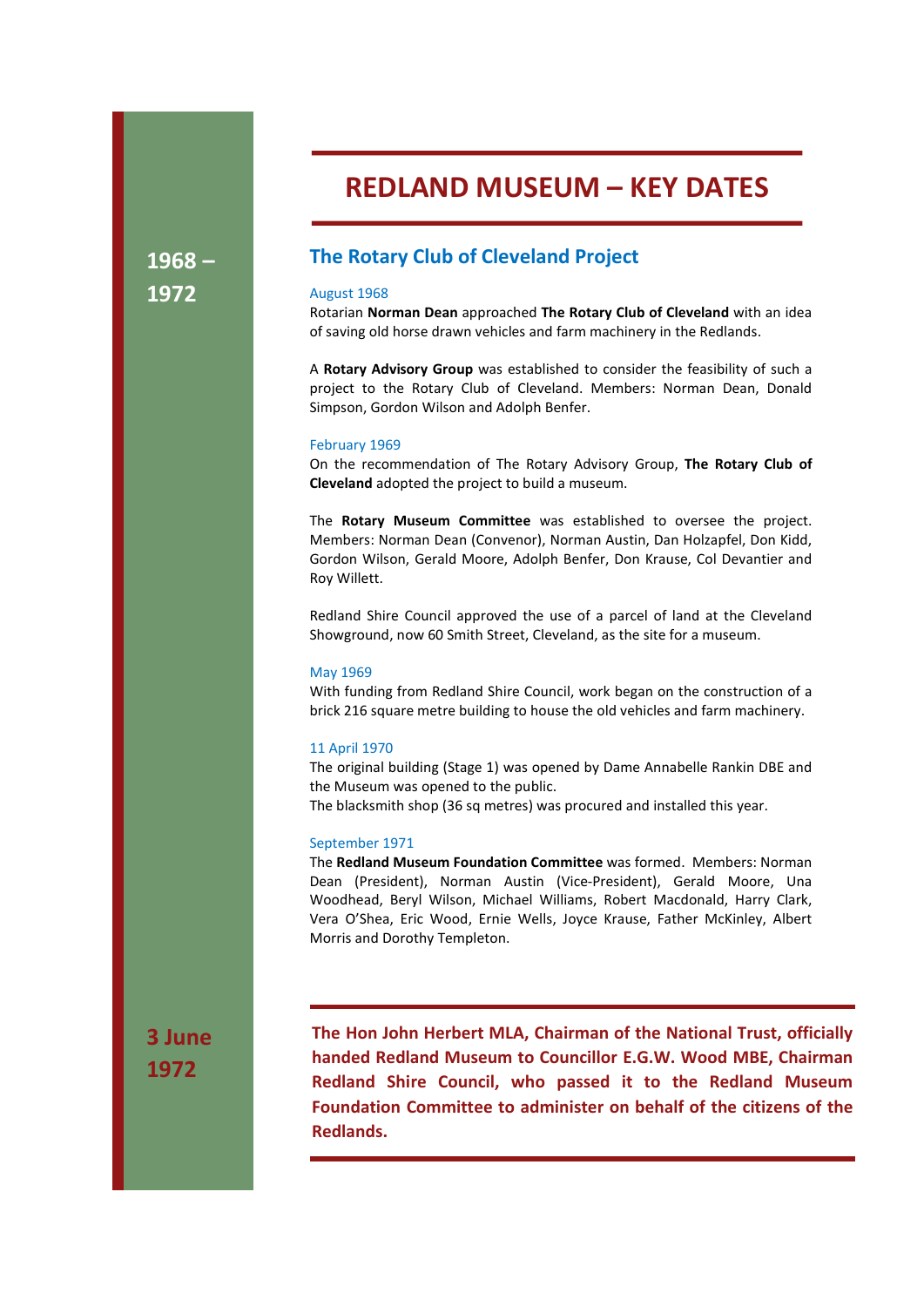| $1972 -$<br>1987 | 1975<br>Redland Museum's first Constitution was created with an expanded objective "to<br>provide access to and enjoyment of objects of national, historic, scientific, artistic,<br>architectural and agricultural interest "                                                                                                                                                                 |
|------------------|------------------------------------------------------------------------------------------------------------------------------------------------------------------------------------------------------------------------------------------------------------------------------------------------------------------------------------------------------------------------------------------------|
|                  | 1976<br>Building extension (Stage 2 - storage) was completed.                                                                                                                                                                                                                                                                                                                                  |
|                  | 1980s<br>An artefact restoration program began.                                                                                                                                                                                                                                                                                                                                                |
|                  | 1981<br>Building extension (Stage 3 - committee room and kitchen) was completed.                                                                                                                                                                                                                                                                                                               |
| 26 June<br>1987  | Incorporation under the Queensland Incorporation Act -<br><b>REDLAND MUSEUM INCORPORATED - ABN 78 257 513 502</b><br>The Foundation Committee became the Redland Museum<br><b>Incorporated Management Committee.</b>                                                                                                                                                                           |
| $1988 -$<br>1995 | 27 February 1988<br>Building extension (Stage $4$ – now transport area) was completed as part of<br>Australia's bicentennial year of white settlement.<br>1992<br>Redland Museum Advisory Committee was established to consider the<br>Museum's future. Members: Redland Shire Council representatives Ken Keogh,<br>Bill Forrest, Sue Skinner and Marcia Lewis, Museum representatives Norman |
| 1995             | Dean, Norman Austin and Dorothy Templeton and business representatives Geoff<br>Box and Albert Benfer.<br><b>Redland Museum held its first exhibition Australia Remembers,</b><br>curated by Henry Rudge, commemorating 50 years since the<br>end of World War II.                                                                                                                             |
| 1996 -<br>2001   | 1 June 1996<br>Building extension (Stage 5 - Cliff and Irene Dunn Wing, Norman Austin Wing,<br>storage and entry) was completed.                                                                                                                                                                                                                                                               |
|                  | 1999<br>Building extension (Stage 6 - amenities block (now Rotary Heritage Library) and<br>textile room on mezzanine floor) was completed.                                                                                                                                                                                                                                                     |
|                  | 7 December 2001<br>Official opening of the Dorothy Templeton BEM Textile Room.                                                                                                                                                                                                                                                                                                                 |
|                  |                                                                                                                                                                                                                                                                                                                                                                                                |